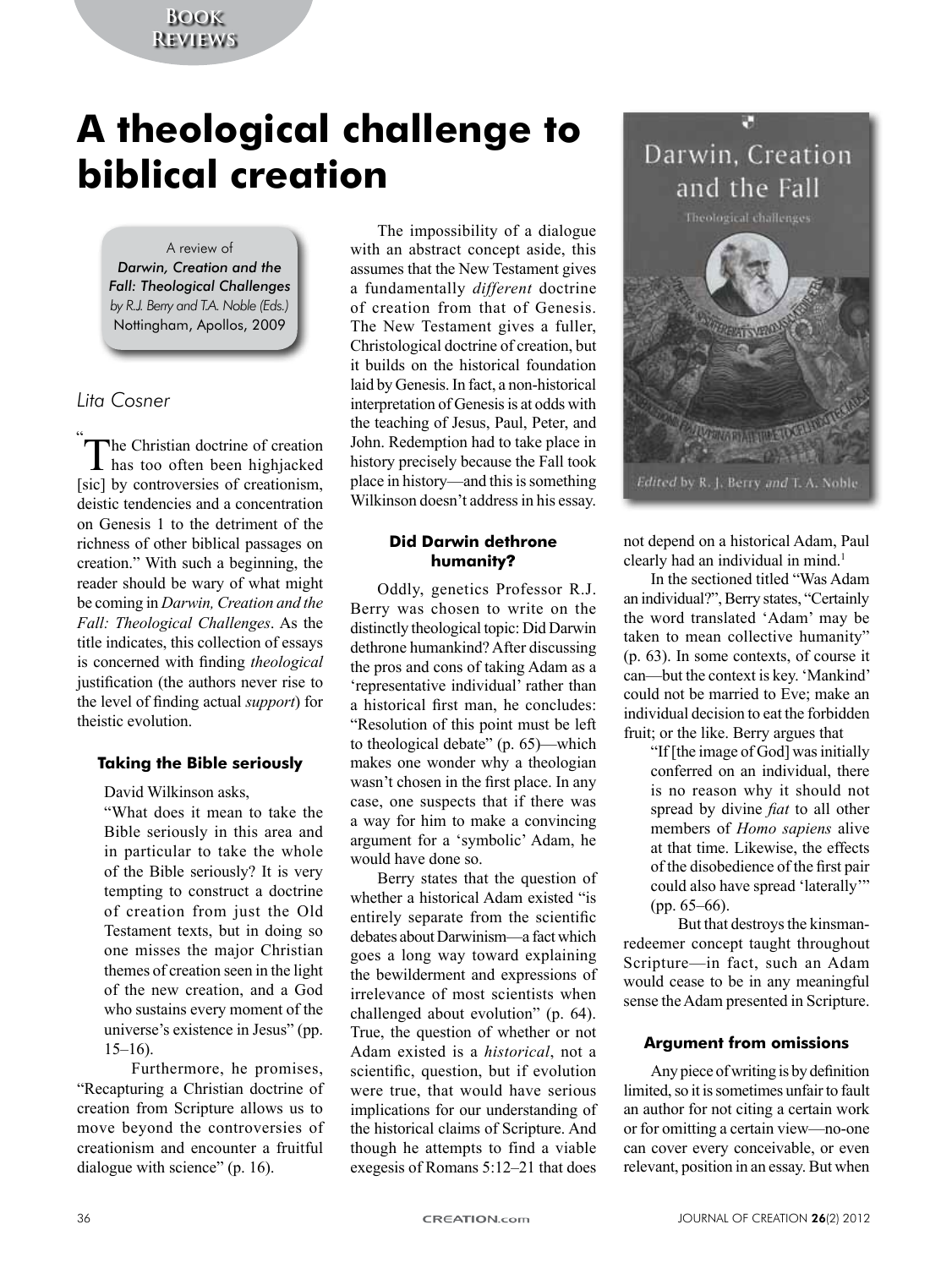an entire book systematically ignores the best arguments and representatives from the opposition, it creates a false sense of the debate.

Throughout the whole book, there is the assumption that the truth of evolution has been established beyond debate, and that some sort of reinterpretation of Genesis is both necessary and inevitable. But biblical creationists on one side and atheistic evolutionists on the other interpret Genesis as written—biblical creationists believe it and atheistic evolutionists do not. Both groups deal with a traditional understanding of what Genesis means by either accepting or rejecting it as an authority. And if the contributors to this volume did not think that these responses are optimal or viable, it would have been nice to at least hear how their alternative is proposed to be any better.

#### **Death and suffering**

Darrell Falk authored the chapter "Theological challenges faced by Darwin". It primarily focuses on the problem of death and suffering in nature. It shouldn't be surprising that a theistic evolutionary view fails to offer a satisfying solution to the problem of evil, but the closest Falk comes to offering an answer is:

> "Suffering is a side effect of the freedom that God wills for creation. When we romanticize creation as being the work of an engineer who pre-ordains every detail rather than the work of a God who builds freedom into creation, we point to a reality that doesn't exist" (p. 77).

The problem with Falk's explanation is that the god of evolution wouldn't just have *allowed* death and suffering as part of the creation, he (or she, or it?) would have programmed it into creation itself. In this scenario, there could be no 'very good' creation with no death or suffering, as is depicted in Genesis (e.g. 1:29–31), because before Adam could ever have inhabited the garden, his ancestors for untold millions of years would have had to die. Yet Paul explicitly calls death "the last enemy" (1 Corinthians 15:26), and "the wages of sin" (Romans 6:23). Once again, in the name of harmonizing the Bible with modern scientific interpretations, the alternative that's presented bears no resemblance to what is presented in Scripture.

#### **Misplaced admonitions**

In the epilogue, the editors state that as theistic evolutionists, they are able to

"… join in Paul's admonition to 'instruct certain people to give up … devoting themselves to interminable myths and genealogies, which give rise to mere speculation and do not further God's plan for us, which works through faith' (1 Tim.  $1:3-4$  [sic]). After all, what are 'interminable myths and genealogies' but disputes about anthropology and evolution? They divert us from a proper focus on Christ and his work" (p. 199).

But the myths and genealogies that Paul opposes have nothing to do with the text in Genesis. After all, his close friend, Dr Luke, traced Jesus to Adam which included the genealogies in Genesis 5 and 11 (Luke 3:23–38). As George Knight summarizes:

"... μῦθος is uniformly used in the NT to refer to a tale, legend, myth, or fable regarded as untrue. Here the myths (and genealogies) are said to give rise to mere speculation and to be contrary to the οἰκονομίαν θεοῦ; in 4:7 they are qualified by the designations 'worldly' (βεβήλους) and 'for old women' (γραώδεις); Tit. 1:14 designates them as 'Jewish', 2 Tim. 4:4 as that which people turn to when they turn away from the truth (see also 2 Pet. 1:16). Hence 'myth' for Paul (and Peter) is an unreal tale that only the gullible believe and follow, which produces nothing of value" (see Spicq, 93–98).<sup>2</sup>

There is something ironic about the editors implying that creationists are on the level of the false teachers Paul is refuting in 1 Timothy when



Figure 1. The Adam proposed by the contributors to the book may be historical, but he bears no resemblance to the Adam presented in the Bible.

they've spent an entire book disputing about the meaning of Genesis 1–3! In fact, while evolution was not, in and of itself, in view when Paul wrote this passage, the 'myth' of evolution would be a far more appropriate fit.

The editors call the view that the book espouses almost 'unbelievably conservative', in that they say that a literal Adam is a biblical necessity, and the same is true for a historical Fall. But their 'historical Adam' is not the biblical Adam; he is not the first human being, specially created by God; he is rather one of many proto-humans who have evolved. And the Fall is, if anything, part of Adam's evolution, not the catastrophic event depicted in Scripture.

There is nothing really new in this book; the authors don't propose a radical new exegesis that hasn't been seen before. The editors and contributors of this book all claim to be Christians, and to question that is outside the scope of a responsible review. But in reading the book, one longs for even the *suggestion* that a responsible interpretation of Scripture should trump this week's scientific fads.

#### **Dodging an avalanche of evidence**

B.B. Warfield used an analogy about the inspiration of the Bible:

> "The effort to explain away the Bible's witness to its plenary inspiration reminds one of a man